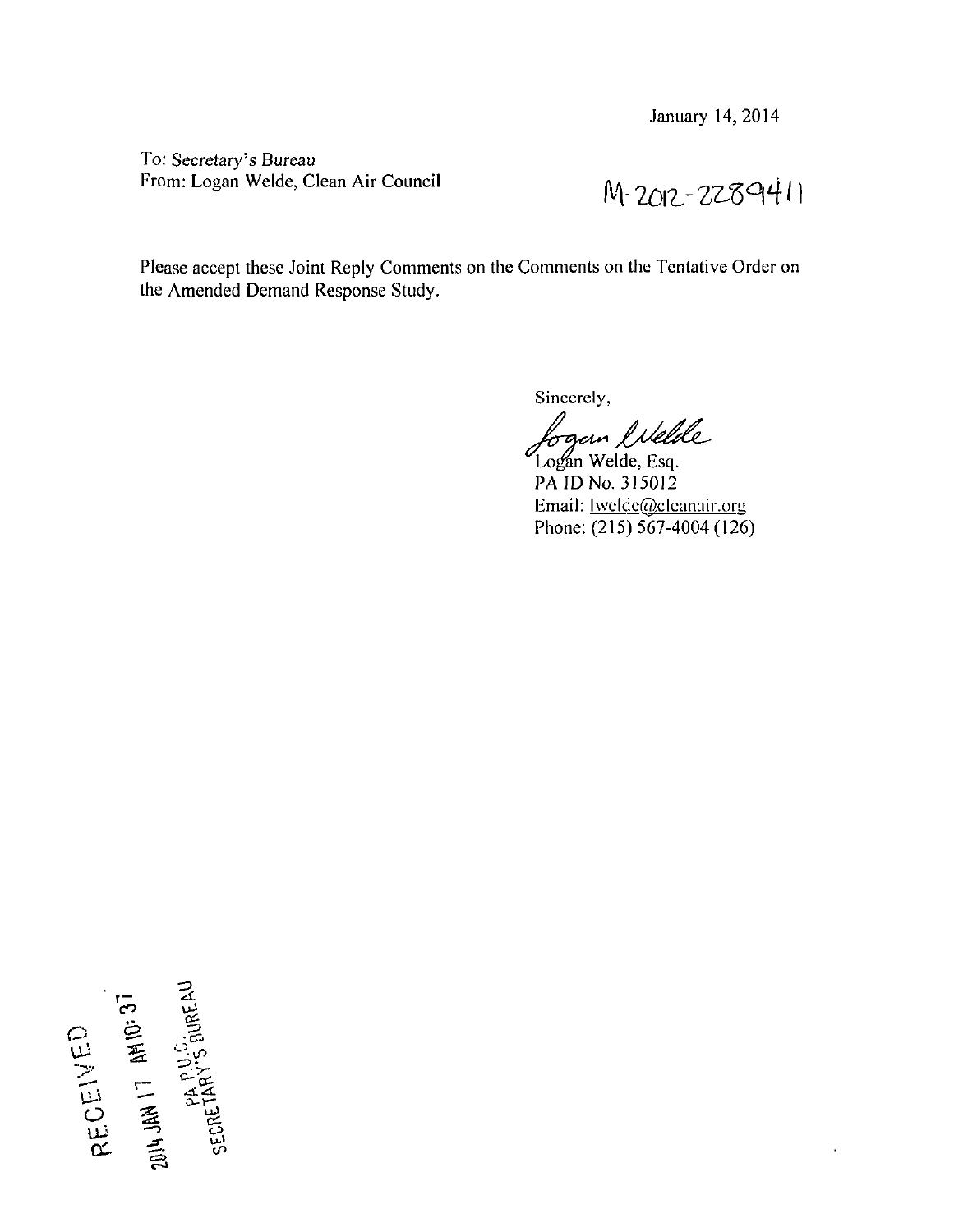

**Example of Efficiency and Conservation Program (1)** Docket No. M-2012-2289711 **Docket No. M-2002-248947 ) Docket No. M-2008-2069887** 

## **AMENDED DEMAND RESPONSE STUDY REPLY COMMENTS**

## **I. INTRODUCTION**

Citizens for Pennsylvania's Future ("PennFuture"); Clean Air Council; Keystone Energy Efficiency Alliance ("KEEA"); the Sierra Club (hereinafter "Joint Commenters"), respectfully submit these Joint Demand Response Reply Comments in response to the Public Utility Commission's (Commission) Tentative Order entered on November 14, 2013 and the Pennsylvania Bulletin published notice on November 30, 2013 at 43 Pa.B. 7050.

Consistent with the Tentative Order, Comments were filed by the following: (1) the Office of Consumer Advocate (OCA); (2) the Energy Association of Pennsylvania (EAP); (3) PPL Electric Utilities Corporation (PPL); (4) the Demand Response Providers, Comverge, Inc., EnerNOC, Inc., and Johnson Controls, Inc.; (5) the Citizens for Pennsylvania's Future, Clean Air Council, Keystone Efficiency Alliance, and the Sierra Club; (6) PECO Energy Company; (7) Metropolitan Edison Company, Pennsylvania Electric Company, Pennsylvania Power Company and West Penn Power Company (collectively the FirstEnergy Companies; (8) the Industrial Energy Consumers of Pennsylvania (IECPA), Duquesne Industrial Intervenors (DII), Met-Ed Industrial Users Group (MEIUG), Penelec Industrial Users Group (PICA), Penn Power Users Group (PPUG), Philadelphia Area Industrial Users Group (PAIEUG), PP&L Industrial Customer Alliance (PPLICA), and West Penn Power Industrial Intervenors (WPPII)(collectively the Industrial Customer Groups); and (9) the Electric Power Generation Association (EPGA).

## **II. THE COMMISSION HAS THE AUTHORITY TO REQUIRE ADDITIONAL REDUCTIONS IN PEAK DEMAND**

The Commission has the legal authority under Act 129 to set additional incremental requirements for reductions in peak demand. Contrary to the arguments raised by PPL, the FirstEnergy Companies and EAP, who attempt to argue that that if the Statewide Evaluator (SWE) determines that the top 100 hours methodology is not cost-effective in Phase I, the Commission is barred from setting additional demand response (DR) targets in Phase III and beyond. EAP Comments at 5-7; PPL Comments at 6-9; FirstEnergy Companies Comments at 4-7. However, this contention misconstrues Act 129, and the Commission's authority, is unnecessarily limiting and contrary to the intent of the statute. Indeed, the Commission rejected these arguments in its Implementation Order (IO) regarding Phase II programs. Energy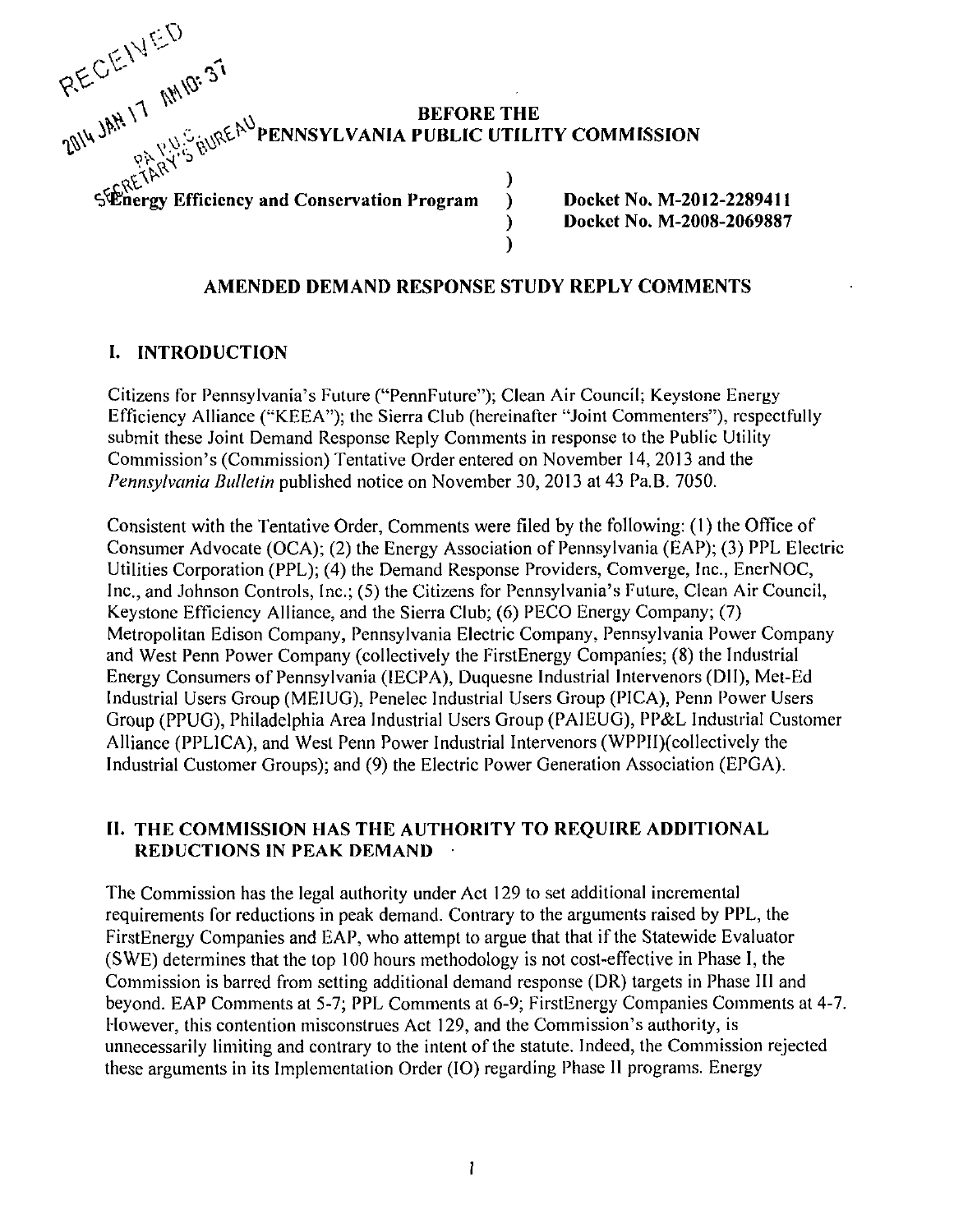Efficiency and Conservation Programs, Docket M-2012-2289411, slip op. at 32 (IO entered August 23,2012).

The relevant portion of Section 2806.1(d) states:

The plans adopted under subsection (b) shall reduce electric demand as follows:

sk.

(2) By November 30, 2013, the commission shall compare the total costs of energy efficiency and conservation plans implemented under this section to the total savings in energy and capacity costs to retail customers in this Commonwealth or other costs determined by the commission. If the commission determines that the benefits of the plans exceed the costs, the commission shall set additional incremental requirements for reduction in peak demand for the 100 hours of greatest demand or an alternative reduction approved by the commission. Reductions in demand shall be measured from the electric distribution company's peak demand for the period from June 1, 2011, through May 31, 2012. The reductions in consumption required by the commission shall be accomplished no later than May 31, 2017.

66 Pa. C.S. §2806.1(d)(2). The Commission has commented on this subsection and stated its intentions in its IO. There, the Commission stated:

The Commission's interpretation of subsection  $2806.1(d)(2)$  of Act 129, 66 Pa.C.S.  $§2806.1(d)(2)$ , is that, in order to be required to prescribe specific peak demand reduction targets for subsequent phases of Act 129, the demand response programs must be proven to be cost-effective. In order to determine the cost-effectiveness of current and potential future demand response programs, the Commission has directed the SWE to complete a demand response study.

IO at 32-33.

The Commission's interpretation is exactly on poinl. If the Commission determines that the specific DR programs are not cost-effective, the Commission is not required to set specific peak demand reduction targets; however, the statute does not prevent the commission from implementing other cost-effective targets in the absent of such a finding. The Commission found in its IO that it would await the analysis of the cost-effectiveness of the current programs and potential future programs, as well as the Demand Response Potential Study before determining whether to establish incremental compliance targets. IO at 33-42.

The FirstEnergy Companies also contend that the language in  $\S 2806.1(d)(2)$  demonstrates that the Legislature intended "to no longer require EDCs lo meet additional peak demand requirements after May 31, 2017." (FirstEnergy Companies Comments at 6) The Joint Commenters submit that any restrictions on the Commission's authority pursuant to subsection 2806.1(d)(2) were intended to apply only to plans adopted under subsection 2806.1(b). The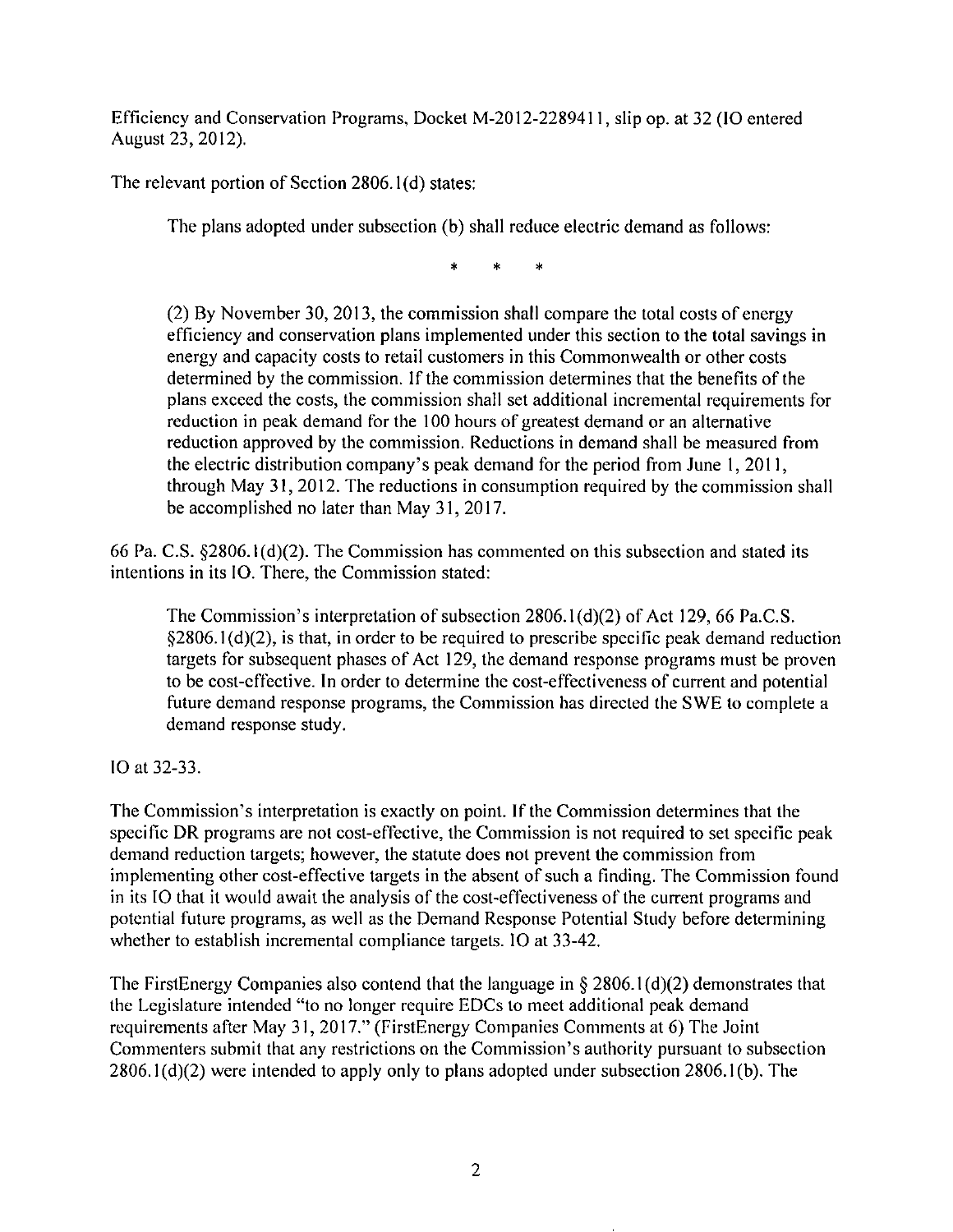Legislature has provided the Commission broad authority to require measures, including DR, independent of subsection 2806.1(b) stating:

In determining or prescribing safe, adequate and sufficient services and facilities of a public utility, the commission may order the utility to establish a conservation or load management program that the commission determines to be prudent and cost-effective.

66 Pa.C.S. § 1505(b) (emphasis added). As the Legislature took no action to restrict the Commission's existing statutory authority, it is clear that no such general prohibition was intended.

The legislative intent of Act 129 clearly demonstrates that the Commission is the authority vested with the power to direct the utilities to implement DR and load control programs that will reduce peak demand. The Commission should utilize its authority and follow the lead of other neighboring states in the PJM region, such as Delaware, New Jersey, and Maryland, that direct their respective utilities to offer cost-effective demand response programs.

## **III. CONCLUSION**

The Joint Commenters support the Commission's authority to continue to design and require cost-effective demand response and load control programs in Phase III and beyond. Accordingly, we respectfully request that the Commission order the expeditious completion of the Demand Response Potential Study and the Wholesale Price Suppression Study that will inform the development of additional incremental requirements for reductions in peak demand in Phase III and beyond.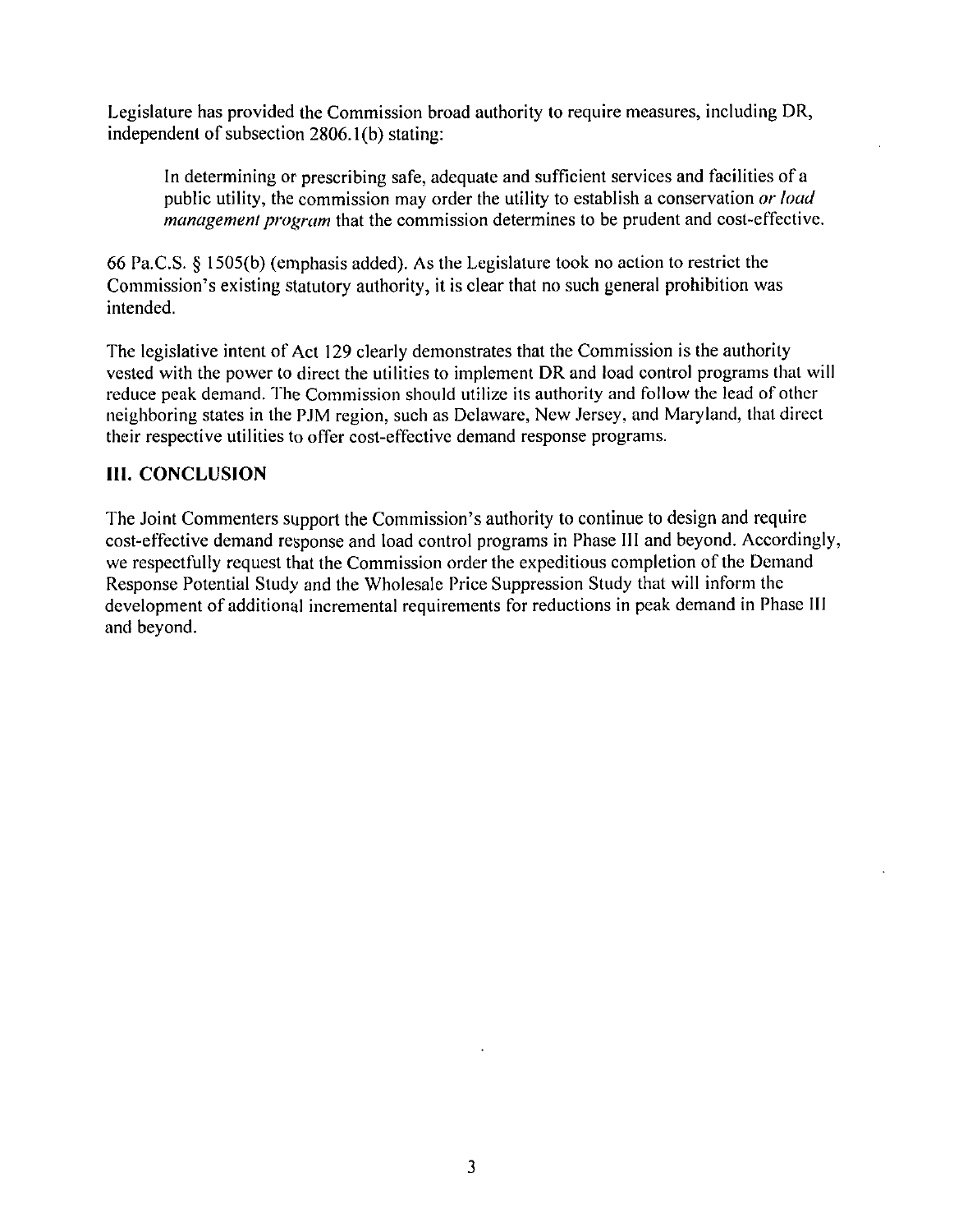$\frac{135 \text{ S}}{411 \text{ A}}$  is  $\frac{135 \text{ S}}{41}$ .  $\frac{135 \text{ S}}{41}$ .  $\frac{135 \text{ S}}{41}$ .  $\frac{135 \text{ S}}{41}$ .  $\frac{135 \text{ S}}{41}$ .  $\frac{135 \text{ S}}{41}$ .  $\frac{135 \text{ S}}{41}$ .  $\frac{135 \text{ S}}{41}$ .  $\frac{135 \text{ S}}{41}$ .  $\frac{135 \text{ S}}{41}$ .  $\frac{1$  $\sum \equiv$   $\equiv$   $\equiv$   $\equiv$  $\frac{1}{2}$ ,  $\frac{1}{2}$ 

(Sm

Christina Simeone Citizens For Pennsylvania's Future 1500 Walnut Street Suite 502 Philadelphia, Pennsylvania 19102 Telephone: (215) 545-9692 Facsimile: (215) 545-9637 E-Mail: simeone@pennfuture.org

SOCCOM

Joseph Otis Minott, Esq. (PA ID 36463)  $\sim$   $\frac{\infty}{\infty}$   $\sim$  Clean Air Council Philadelphia, Pennsylvania 19103 Telephone: (215) 567-4004 Facsimile: (215) 567-5791 E-Mail: joe minott@cleanair.org

**85 B**  $\frac{1}{2}$ 

Maureen Mulligan Policy Director Keystone Energy Efficiency Alliance 1501 Cherry Street Philadelphia, Pennsylvania 19102 E-Mail: maureenm@pa.nel

//SS// Zachary M. Fabish, Esq. Sierra Club

50 F Street, NW  $8^{\text{th}}$  Fl Washington, DC 2001 Telephone: (202) 675-7917 Facsimile: (202)547-6009 E-Mail: Zachary.fabish@sierraclub.org